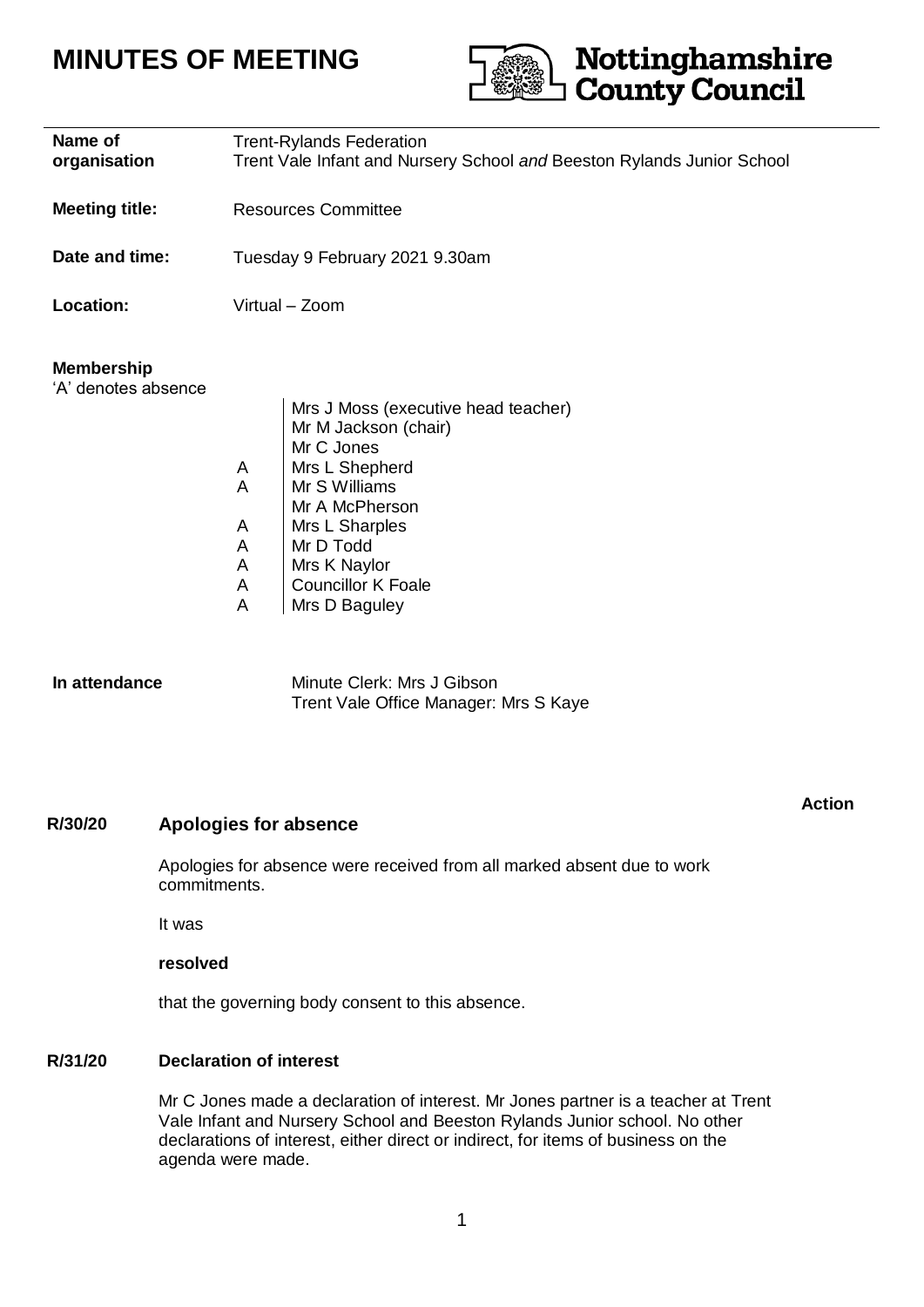#### **Personnel Issues**

These have already been discussed at the extraordinary meetings already held

#### **R/32/20** *Approval of minutes* **of** *Resources Committee meeting*

*The minutes of the autumn term meeting held on 7 10 2020 having been previously circulated were agreed by the chair and agreed as signed, due to social distancing.*

#### **R/33/20 MATTERS ARISING**

BRJS School Fund Audit

Not completed due to covid. Hoping to get this audited during the summer term along with the 20/21 school fund. **JG**

- Vision and Values

To be passed to full governors for discussion/agreement on Thursday. **The chair advised would like to get this officially adopted prior to recruitment path and queried if this was the latest document.** JM will email all governors the latest version. **JM**

#### **R/34/20 FINANCE 2020-21 budget update**

**i. TV**

The predicted surplus of 8K was reduced to zero in the reforecast, however it is hopeful there may be a very small surplus. There have been additional building maintenance cost, including a new boiler. There has been income loss due to room rental and nursery income is down. JM acknowledged in an unprecedented year an excellent job has been done with the budget.

#### **ii. BRJS**

There is a surplus in the sport fund; we will be asking advice on use of this funding looking at extra MDSA provision or swimming which costs around 5k per year. **A governor queried that it must be difficult to spend on sports in the current climate.** JG has messaged Vickie Leivsley, the DfE have advised it is ok to carry forward the Sept 20-Mar 21 grant for use in the summer term.

Committed balance needs to be looked at. 20k allocated to ICT and only 10k spent. Next year has a 20k allocation this means there will now be 30k. There has been supply issues with ICT equipment, ipads ordered in September have only just arrived. Need to future proof the budget as this is the last year a higher number of children will transfer to the junior school. In 2022 lower numbers will transfer and hit the budget. Currently looking at a healthy surplus, there are a few additional costs for TA cover.

### **The chair advised 3.5k is required for purchasing government recruitment services from the LA and it had been agreed this would be better to come**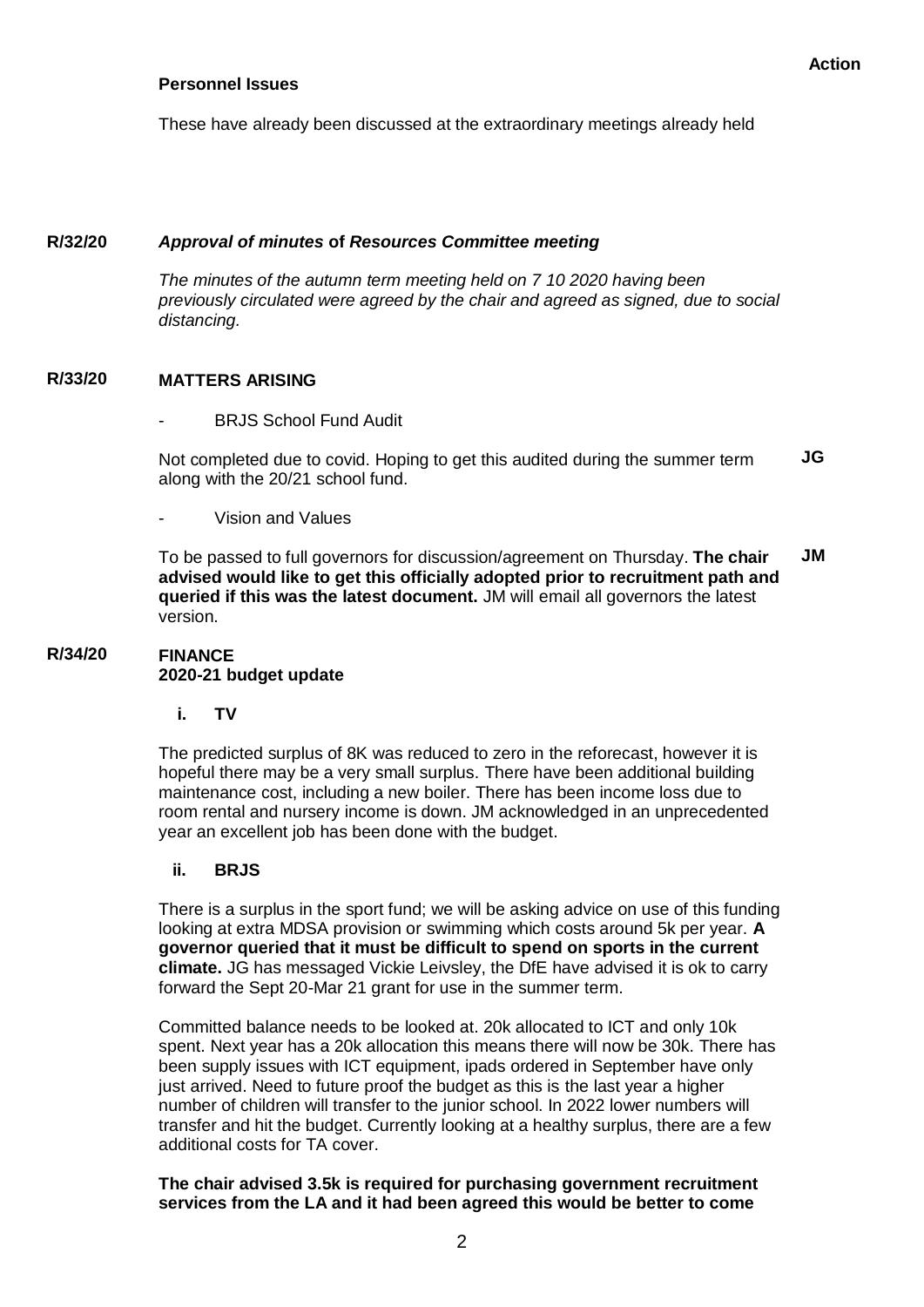**from BRJS budget.** JM advised there would also be additional clerking costs, any cost sent to TV to be charged to BRJS. **SK**

# *Approval of virements*

No virements at Trent Vale. Devolved formula capital has been used to purchase 5 staff laptops and replace the ICT server. Last year capital was converted to revenue to help with the budget. **A governor queried if schools are allowed to convert funds.** SK advised permission has to asked and given by Finance, which they did last year.

Beeston Rylands need to vire £1728 to cover senco training. There is a transition period from the existing senco stepping down and the new senco taking on the role. Anyone new to the role has to take a formulised training qualification which school pay for along with paid additional training days, both will work together training every other Thursday. The new senco will take on the role in September.

### **The governing body approved**

### *School Fund – funds available and audit i. Trent Vale Infant and Nursery School*

The balance stands at £923.23 and was audited in July. £400 is being moved to the budget

### *ii. Beeston Rylands Junior School*

The balance stands at £710.82 and will be audited in the summer.

### *Annual review of the Finance Policy*

This had a full review and changes made last year. The policy is the same with the **SK** dates amended. SK will email the policy to JM.

# *SFVS*

A lot of work carried out on this last year. Matrices have been sent to governors. **A governor queried that this was the same as last year.** JM confirmed it was and it has to be completed every year. Another governor is also required to complete this, AMcP agreed. JM advised financial benchmarking needs to be completed by a governor, MJ agreed to this and SK will email the link. MJ will email any findings to school, the SFVS will be agreed at full governors in March.

**SK MJ**

#### *Services to schools*

Quotes are just coming in, these will be available for full governors as they will be required for budget setting. Happy with the services we have had and due to current circumstances will stay with them. It was acknowledged that there is a depth of knowledge within NCC that has been extremely useful this year.

#### **R/35/20 INVENTORY – TV then BRJS**

# *Items to be disposed of*

TV list consisted of The old phone system (replaced with voip)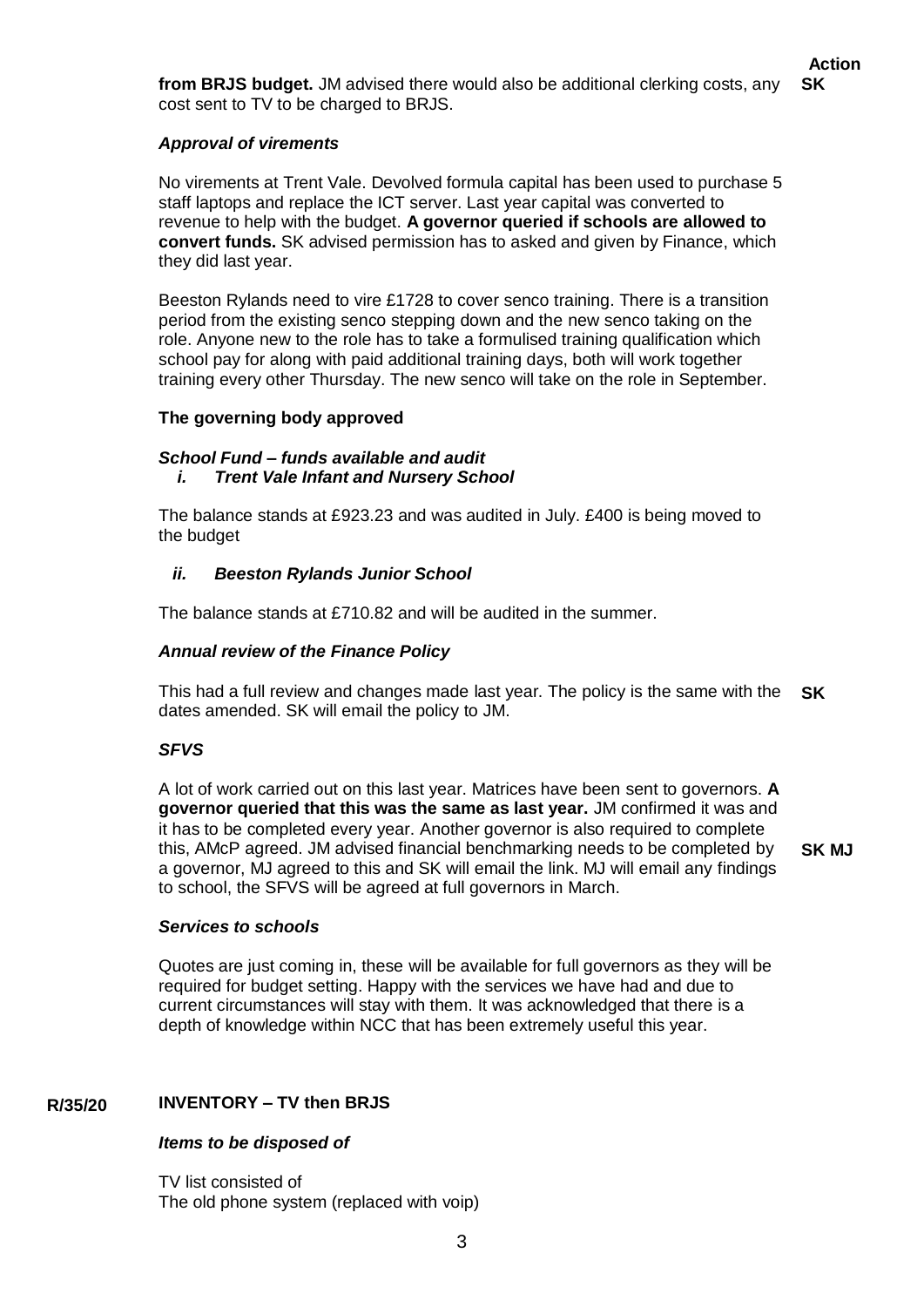2 x old ipads (donated to Broxtowe food bank community following break in at their premises)

Nothing to be devalued.

BRJS list consisted of 3 x pupil laptops (beyond economic repair) Staff laptop (beyond economic repair) The old phone system is also to be added to this list

### **A governor queried if the server from TV needs adding to the disposal list.**

JM advised that it may have been rebuilt rather than replaced, school will check if it needs to be on the disposal list. **JG**

### **The governing body approved**

#### *Items to be devalued*

There were no items to be devalued at either school

Hancox IT have indicated the server at BRJS may be coming to an age where it needs replacing. Costings to be obtained for a replacement. **JG**

#### **R/36/20 GDPR Annual Review of Freedom of Information Publication Scheme Annual Review of the GDPR toolkit**

A new tool kit was purchased; JM will update policies and procedures.

**JM**

 **Action**

#### **R/37/20 8. PERSONNEL ISSUES**

Covered at another meeting. **A governor queried if there were any others to note.** Teachers with 1-year contracts at TV need to be reviewed.

#### **R/38/20 APPRAISAL**

#### **-** *Executive Headteacher – termly review*

#### *- Teaching staff – termly reviews*

Around remote education for all, this was proved very successfully when school had to move to remote teaching at a moment's notice.

The Executive Head Teacher advised staff well-being is the main priority. Going forward JM is looking at adding pupil socialisation to the action plan, staff have already been thinking about what to introduce when everybody is back in school. Connections kept through zoom but not the same as negotiation skills, taking turns etc.

#### *Leadership and Management*

Visions and values complete and passed to full governors. **A governor queried re JCC formal review committee and was it agreed that regular reviews would be held.** JM agreed and acknowledged this did happen in the past. somebody new in post would need this to happen with appraisal governors meeting termly.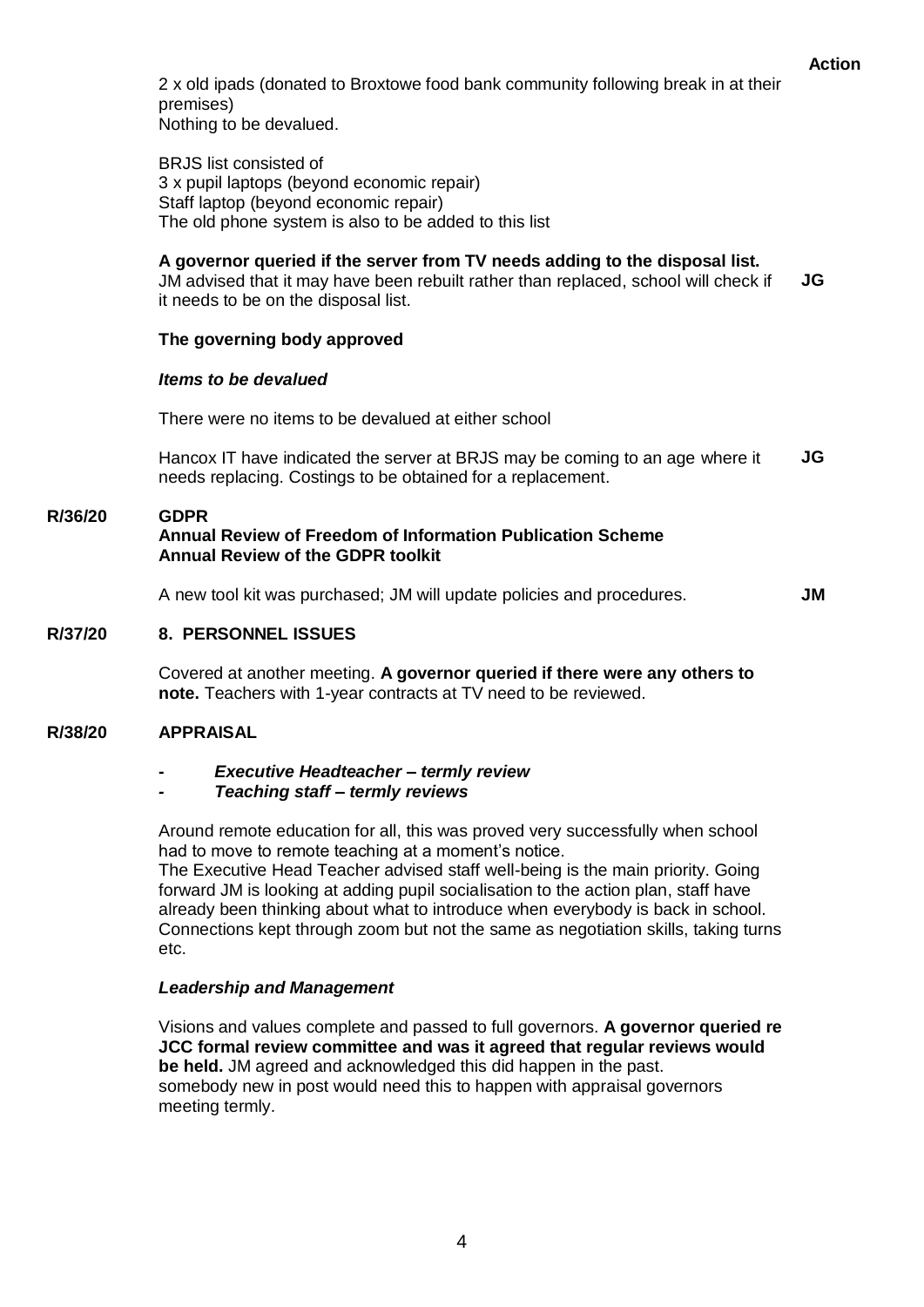### *Teaching staff annual reviews*

The teachers appraisal mirrors the Executive Headteachers and remote teaching going well. Staff well-being is tricky as staff are exhausted, this is what we need to be mindful of. KF role important as it is somebody else staff can go to for wellbeing.

#### **R/39/20 HEALTH AND SAFETY Spring term health and safety visit**

A date is to be arranged with Darryl Todd to visit school. It would be useful for him to see how it works in covid. Risk assessments completed along with individual staff and pupils and a summary has been sent out to the LA. Have also identified vulnerable and special needs children and if they are in school/engaging.

A few children not engaging have been identified and will look to offering a part time place in school after half term. May need to look at risk assessment once we know what is happening as currently cannot go above 15 in class at any one time. **A governor advised we need to be prepared to have plans in place should we need to look for a H&S governor as the existing governor may step down at the end of year.** 

JM will ensure all non-covid risk assessments i have been reviewed by the H&S governor in time for full govs.

#### **R/40/20 POLICIES to be ratified**

- **- Annual review of the Finance Policy** reviewed and the same
- **- School Financial Value Standard** go to full govs
- **- Services to Schools go to full govs**
- **- Pupil Premium Strategy and Catch-Up Funding Plan** both together as for disadvantaged pupils. Will look at again at pupils outcome meeting
- **- Local Asbestos Management Plan** all fine and asbestos checks being carried out at each school
- **- Annual review of the Health and Safety Policy** all ok have amended where first aid kits are kept and updated first aiders
- **- Annual review of the Emergency Plan** updated
- **- Annual review of the School Smoke Free Policy** the same
- **First Aid Policy** this is a new policy. A model policy was utilised and checked at both schools. JM also reviewed the medicines policy and going forward all policies will have been reviewed and put on an annual review to aid the transition with a new head
- **- Annual review of the Admissions Arrangements** LA policy
- **- Annual review of the Continuing Professional Development Policy** the same
- **- Annual review of the Induction Policy** the same
- **- NQT Induction Policy** model policy and have checked this is what happens in school
- **- Annual review of the Governor Induction and Development Policy** a governor looked at this last year. Have joined on an accessibility plan that has been reviewed by SLT and Senco.

All of the above policies will be passed for ratification at full governors